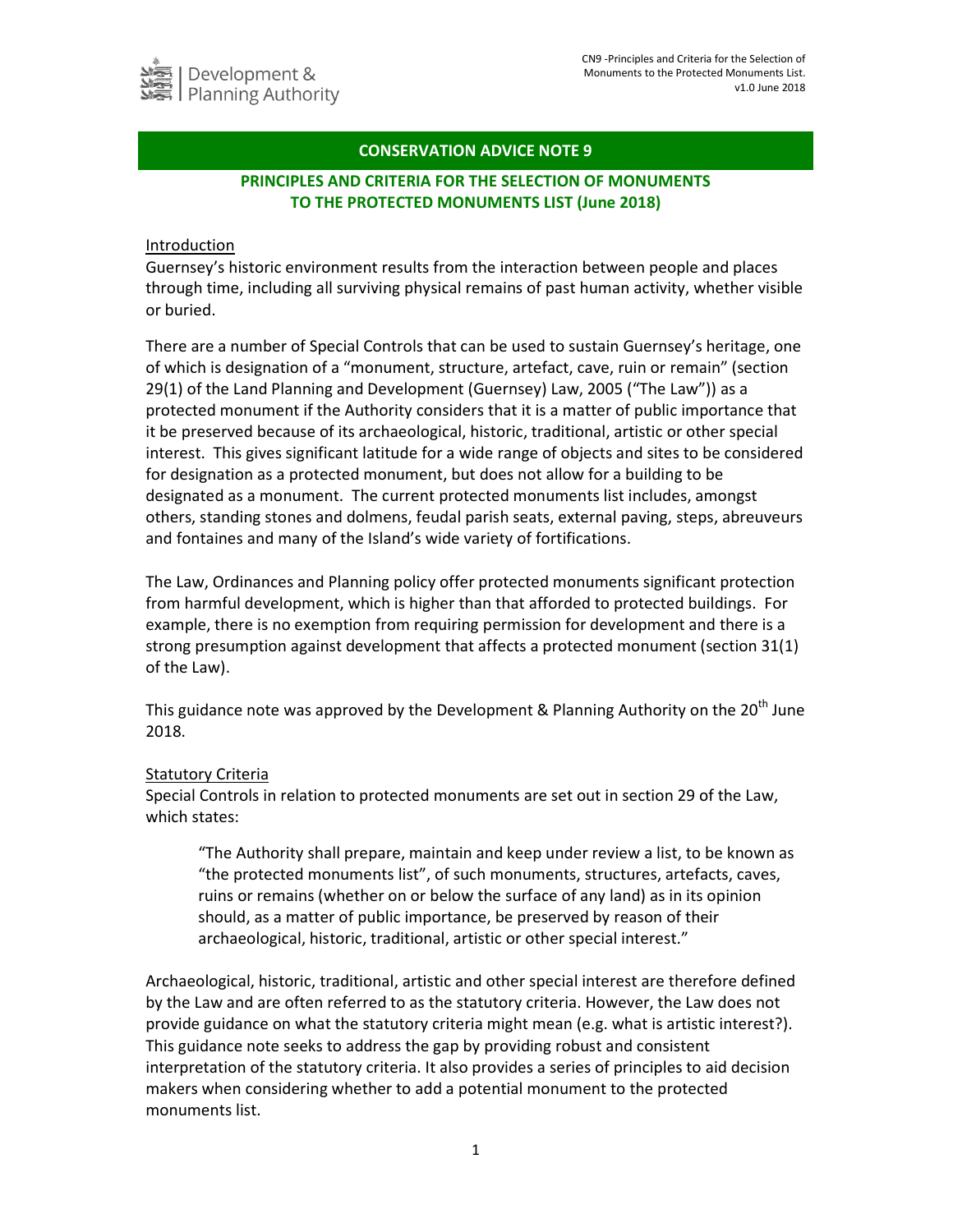

## **PRINCIPLES TO AID DECISION-MAKERS**

The Criteria for the Selection of Monuments to the Protected Monuments List (see the second part of this guidance note) provides guidance as to how the statutory criteria can be used to research the special interest of a monument. However, they do not provide guidance on how the research can be used to inform a decision. Therefore, the following principles, which are aligned with Conservation Advice Note – Principles for Sustaining Guernsey's Historic Environment (May 2016), have been drafted to help decision-makers. They are listed below in no order of preference.

### *Special Interest*

A monument, structure, artefact, cave, ruin or remain must have *special* interest. Given the high protection afforded to protected monuments, decisions must therefore be based on proportionate evidence that articulates and defines why the monument has *special* interest as opposed to, for example, just interest. If evidence is not available, or does not allow for the special interest to be articulated, then further research may be necessary.

### *Proportionality and evidence*

Protected monuments and their settings are afforded significant protection through reduced exemption rights, the extended meaning of development and the duties and obligations placed on decision-makers by the Law.

The special interest of a monument or potential for special interest in the event the monument is buried, must be based on the best available evidence. Also, consideration should be given to other controls (such as Conservation Area, protected building or Site of Special Significance) that could sustain the special interest.

### *Age*

Generally the older a monument is the greater its special interest will be. However, bearing in mind that some monuments might be thousands, if not tens of thousands, of years old, this does not diminish the value of monuments that might have been built more recently, such as in the twentieth or twenty first centuries. Monuments can, therefore, be considered for protection irrespective of their original date.

### *Rarity*

Monuments that are rare or unique in Guernsey will usually be protected. However, this does not mean that commonplace monuments cannot be protected, especially where they have a breadth of special interest and may have associations with each other.

### *National, European or World-wide importance*

The purposes of the Law are to seek to protect Guernsey's heritage of buildings, monuments and sites of historic, architectural or archaeological importance (S1 2 b). Thus whilst there may be better examples of such monuments in other jurisdictions, monuments should be protected if they are important to Guernsey's heritage. However, there may be potential monuments that have enhanced interest because they are rare or even unique in the context of the Channel Islands, the British Isles, Europe or the World.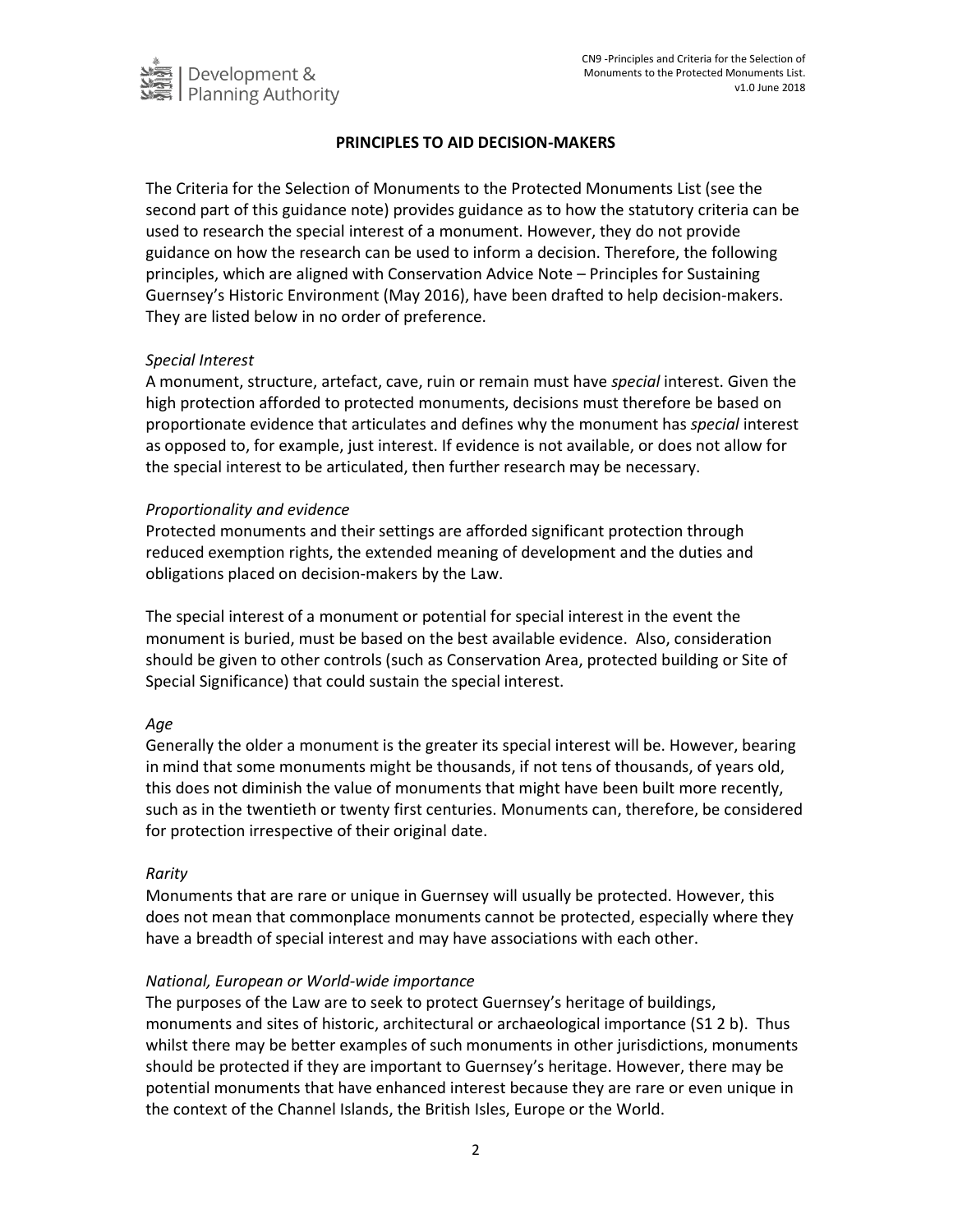

This principle needs to be applied with care, especially when considering Occupation-era structures, which were often a standard design and are associated with Hitler's Atlantic Wall. In such cases, their value to the overall Atlantic Wall will be an important consideration.

### *Breadth and degree of interest*

Some monuments may be selected because of a wide range of a relatively low degree of interest, whilst others may be selected because of a single, but very high degree of interest.

### *Vulnerability*

The Planning Law can only control works where they constitute development and are not exempt. Statutory designation as a protected monument provides greater control of works due to limited exemptions and the extended meaning of development.

The special interest of some monuments can be diminished or even destroyed by a single action (e.g. ploughing) or unsympathetic treatment (e.g. cleaning). There may also be monuments of particular form or complexity whose significance can be severely reduced by neglect or careless treatment, which cannot be controlled without statutory protection. Vulnerable monuments of this nature may benefit from the legal protection that designation confers, but this should not be the sole reason to protect a monument.

### *Extent of protection*

The value of a single monument may be enhanced by its association with other contemporary monuments or with monuments of different periods. In such circumstances it is preferable to protect the monument and the land between the group of monuments, but in some circumstances this may not be practical because of the distance between the monuments and the use of land between those monuments, for example, Guernsey's series of loop-hole towers. In such circumstances the group value with other monuments should be expressly stated.

#### *Survival*

The survival of the special interest of a monument and its fabric above and below ground is an important consideration. This does not mean the monument needs to be as originally built because an alteration (and even a very destructive alteration) might form an important part of the special interest of that monument, for example the reinforcement of a fortification during the Occupation.

#### *Current use*

The Law presents significant constraints for development to occur. If a potential monument is currently in use and/or has an active functional purpose, other forms of protection should be considered. Only in circumstances where other forms of protection are not appropriate (and bearing in mind that a structure, artefact, cave, ruin or remain cannot by their normal definition be a protected building), should a monument in an active use be included in the protected monuments list.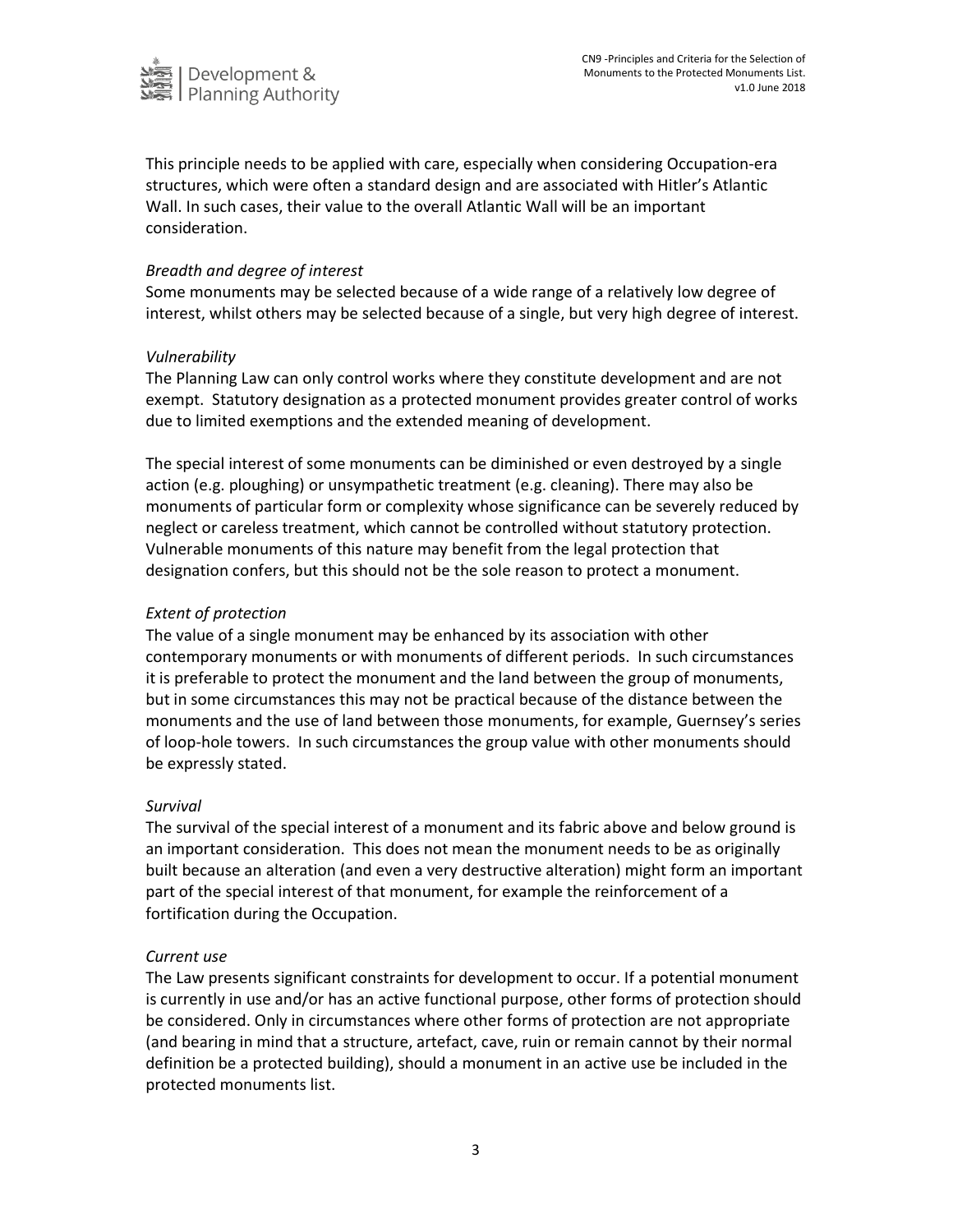

# **CRITERIA FOR THE SELECTION OF MONUMENTS FOR THE PROTECTED MONUMENTS LIST**

The special interest of a site and its potential for being designated a protected monument should be reviewed under the following headings and sub-headings. The headings and subheadings are intended to be a checklist for topics to research and it is unlikely that all will apply to a monument. They are not in any order of preference.

#### 1. Archaeological

'Archaeological interest' is the potential of a site through the hidden or 'evidential' value<sup>1</sup> to yield evidence of past human activity. In practical terms this may be evidence (previous digs, known settlements, area of activity, etc.) that there is potential archaeological interest in the site.

Under this criterion, the Authority will consider if the potential monument and/or the land surrounding the potential monument contains, or has a reasonable potential to yield, evidence (both visible and buried) about past human activity. The evidence used to assess a potential protected monument under these criteria will usually be established in consultation with the States' Archaeologist.

### 2. Historic

Sites with historic interest provide a material record of Guernsey's prehistory and history, whether by association or through illustration. There is interest in how the present can be connected through a place to past people, events and aspects of life.

Historic interest comprises: age, rarity, authenticity (completeness), historic importance, social, cultural or economic importance and historic associations, which are discussed in more detail under the following sub-headings.

### *a) Age*

Under this criterion the Authority will consider the principal age of the potential monument and the date of any later phases of development.

#### *b) Rarity*

 $\overline{a}$ 

Under this criterion, the Authority will consider how many monuments of the particular style, type or construction remain in Guernsey. Rarity will be enhanced if the potential monument is rare in the wider context of the Channel Islands, British Isles, Europe or the World.

### *c) Authenticity (completeness)*

Under this criterion the Authority will consider the extent of original fabric. However, the potential monument does not need to be as originally constructed because repairs and maintenance and/or later phases of development might add to the interest. It is also important to note that later phases of development might be destructive to the original fabric, but might increase its interest under other criteria. For example a defensive

 $1$  As described in the 2008 Conservation Principles by English Heritage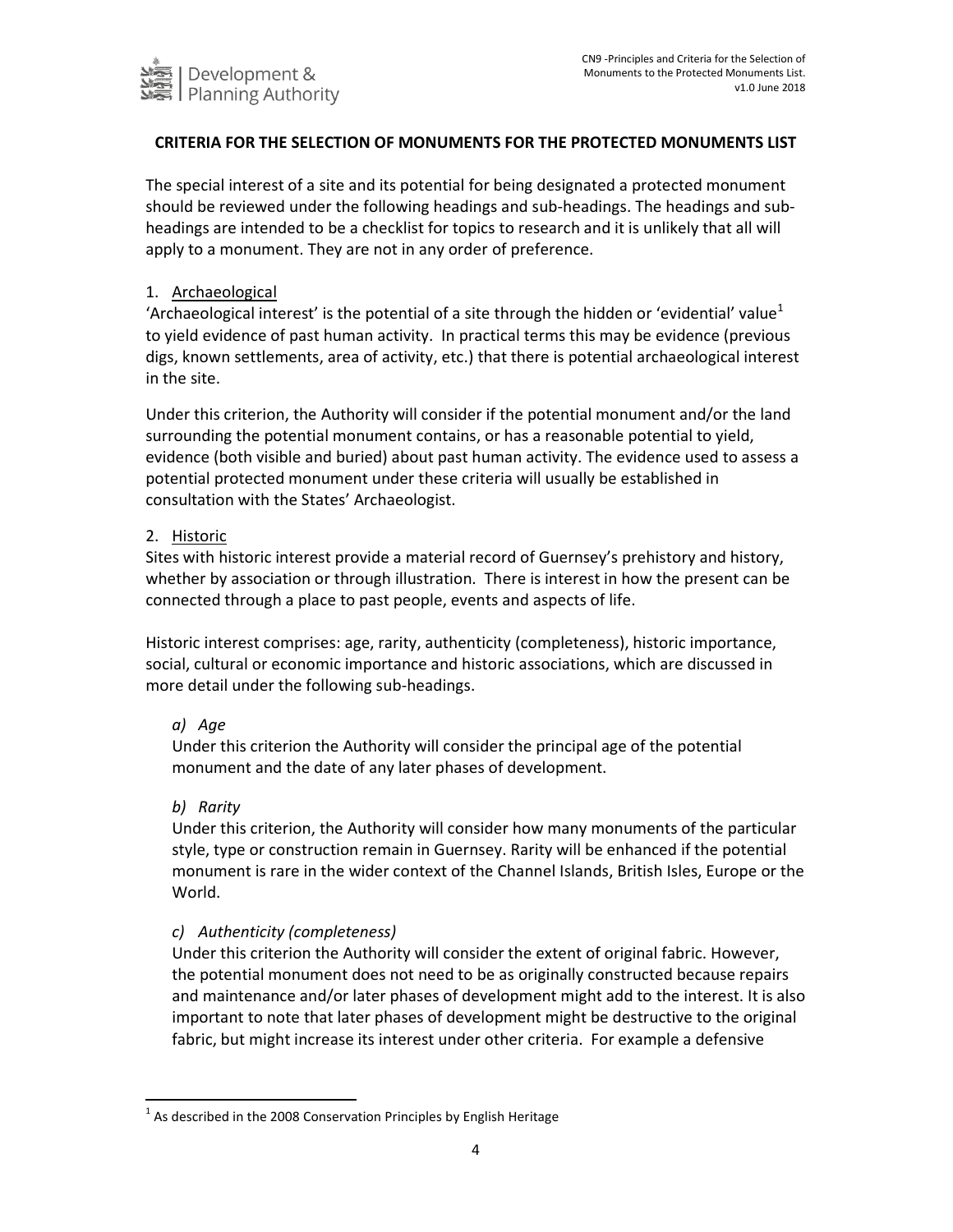

position might have been altered during the Occupation, which reduces the authenticity but increases its social, cultural or historic association.

#### *d) Historic Importance*

Under this criterion the Authority will consider if the potential monument is a good or early example of a particular style, type or feature.

### *e) Social, Cultural and Economic Importance*

Under this criterion the Authority will consider any association the potential monument may have with social or cultural events that are important to Guernsey's community. Under this criterion there must be a clear link with the remaining fabric or features of the potential monument.

## *f) Historic Association*

Under this criterion the Authority will consider if the potential monument has any association with important or notable people or groups of people. Under this criterion there must be a clear link with the remaining fabric or features of the potential monument.

## 3. Traditional

Guernsey is a self-governing Island that has, over the centuries, evolved its own culture and laws, but has often done so influenced by the outside world. Over the past two hundred years or so, this influence has increasingly come from Britain and, during the Occupation (1940-1945), from Germany. This has influenced Guernsey's built environment and the monuments that have potential to be protected. In many cases this influence has been applied to fit into the Guernsey context, which could be due to a range of factors including the climate, availability of materials and the skills of the local craftsman. Therefore, under traditional interest the Authority will consider factors that are peculiar to Guernsey

Traditional interest comprises: detailing and skills, style, rarity, proportion, innovation and completeness considered along with the way in which materials, methods and craftsmanship are displayed.

Sites will have greater traditional interest where they are of high quality and where crafts, details and features are good examples of style and innovation. This will also be the case in instances where alterations have not substantially compromised the appearance of a potential monument including, where appropriate, its internal appearance. The rarity of particular types of site will play a part in consideration as to whether protection is applied.

### *a) Skills*

Under this criterion the Authority considers the appropriateness and quality of detailing and skills against the nature of the potential monument and will take into account how this might vary over time and with external influences, such as fashion.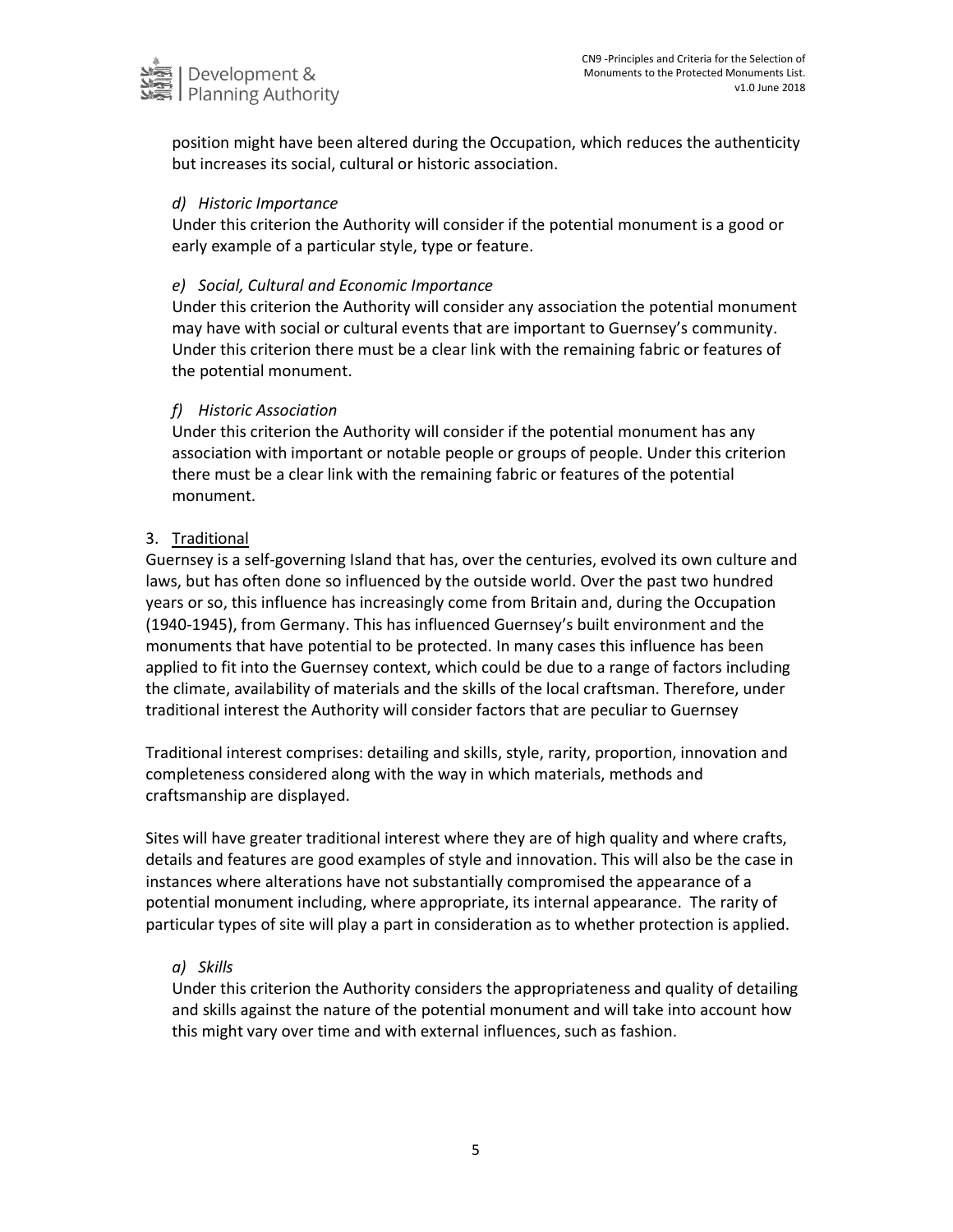

# *b) Style*

Under this criterion the Authority will consider if the style of the potential monument (see Artistic Interest) has been applied in a way that is peculiar to Guernsey and the quality of that style when compared to other monuments in Guernsey.

### *c) Innovation*

Under this criterion the Authority will consider whether the fabric and features of a potential monument have been applied in a way that is peculiar to Guernsey.

### *d) Alterations*

Under this criterion the Authority will consider any human alterations that might have been made and whether or not they contribute to or detract from the traditional interest – for example the alterations might show a particular skill or innovative technology that has been applied in a way that is peculiar to Guernsey.

#### 4. Artistic

Artistic interest is a result of conscious design. Also there will be some overlap with traditional interest in so far that the potential monument might illustrate a particular style or might have been subject to alterations. Therefore, under this criterion, the Authority will consider how the potential monument has been consciously designed under the following sub-headings:

#### *a) Layout*

Under this criterion the Authority will consider how the potential monument has been designed to take account of the specific physical or cultural properties of the site and its context. For example, the potential monument might have a specific orientation and/or aspect to relate to the sun-path or might be located to create a landmark in the landscape or townscape.

#### *b) Style*

The potential monument might be broadly classified into a particular artistic style and, if so, the quality of representation of this style will be assessed, often with comparison with others in Guernsey. The style might also be applied in a manner that is peculiar to Guernsey (see Traditional Interest).

#### *c) Proportions*

Under this criterion the Authority considers the proportions of the potential monument and whether this is consistent with other criteria, such as style.

### *d) Innovatory Qualities*

Under this criterion the Authority considers whether the fabric and features of a potential monument represent an early or unusual example of techniques or materials, or technological and scientific innovation.

### *e) Alterations*

Under this criterion the Authority will consider any alterations that have been made to the potential monument and if they add to or detract from its special interest.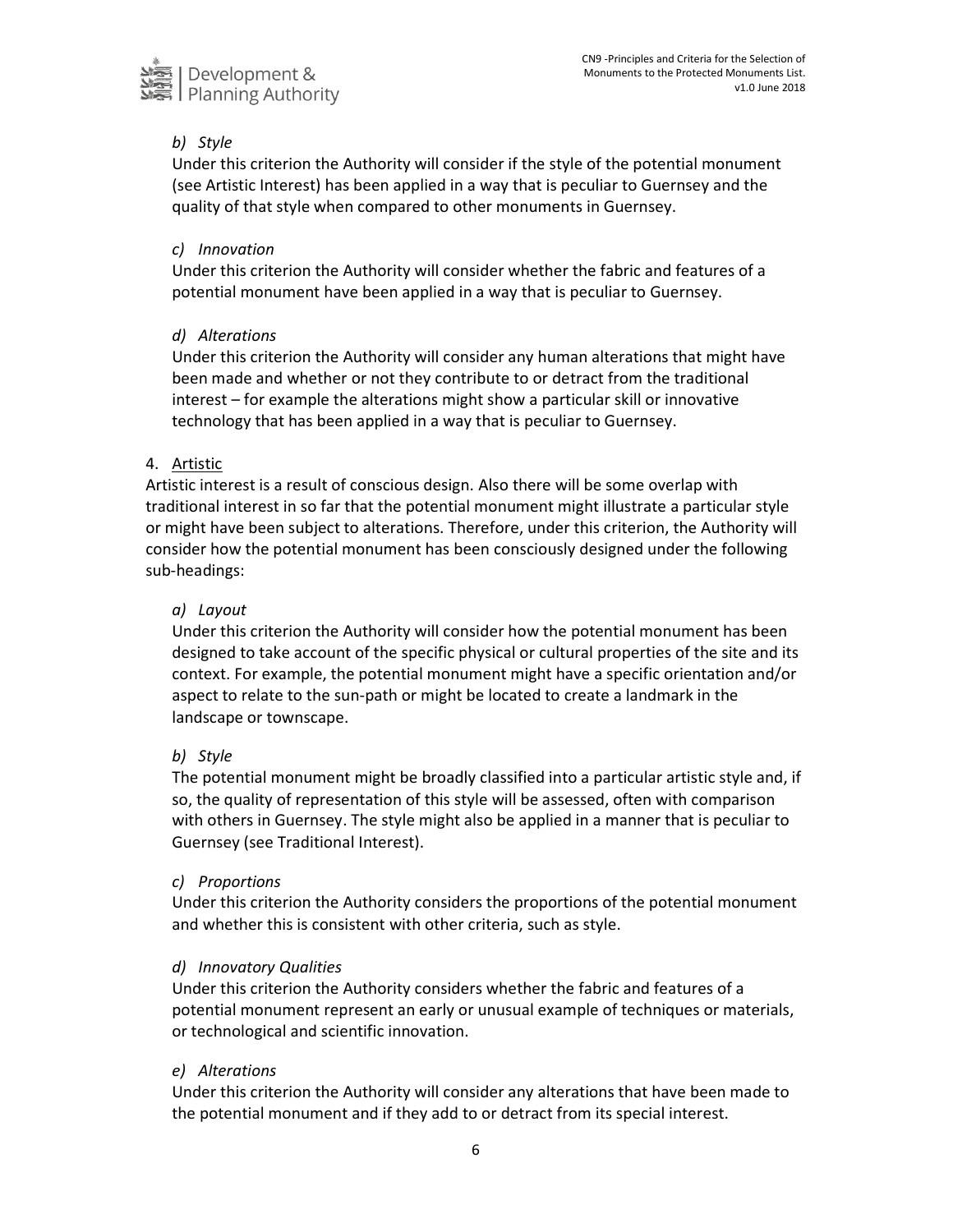

## 5. Other special interest

Under this criterion, the Authority will consider other interest under the following subheadings:

## *a) Group Value*

Under this criterion the Authority will consider the physical proximity of other monuments and the associations that they may have with each other. This might be monuments or potential monuments built with a similar date and detailing, buildings that developed over time but are associated with each other or buildings related by function or use.

## *b) Features*

Under this criterion the Authority will consider if any feature(s) in or on a structure, artefact, cave, ruin or remain warrants protection alone. This might be used, for example, where the overall structure, artefact, cave, ruin or remain does not meet the criteria to be protected as a monument, but a specific part might; for example, a mural on the wall of a building that was painted during the Occupation. Only in exceptional circumstances will a monument be protected on grounds of features only.

## *c) Setting*

Under this criterion, the Authority will consider the spatial context of the potential monument. This does not mean that the spatial context will be the same as when the monument was built – on such a small island that has extensive development there will be very few monuments that have the same setting as when originally built. However, those that retain their original setting, or are near to their original setting, will have higher special interest than those where the setting is eroded or lost.

It is often the case that a single site has associations with other sites within a given area, for example defences on a coastal headland may have been developed over the centuries, each phase of construction adding to the layers of history at the site. In such instances the individual site may have high group value with the associated sites.

The setting of a site, whether planned or otherwise, can contribute positively to the interest of the site. Conversely, inappropriate development can compromise the special interest.

### Assessment of elements of special interest

A monument can be protected as a result of its breadth of special interest, i.e. it could have a wide range of relatively low interest (archaeological, historic, traditional, artistic or other special interest), but the cumulative breadth of interest makes the monument worthy of protection. A monument can, however, also be protected because of a single special interest, but this would have to be at least very high interest to justify protection as a monument. That is to say, in assessing the component elements of special interest, one or more of those elements would have to be of very high interest in order to justify protection. That is because the Law sets a high bar for protection of monuments to ensure that such protection is proportionate and properly reflects the special interest required for such statutory designation.